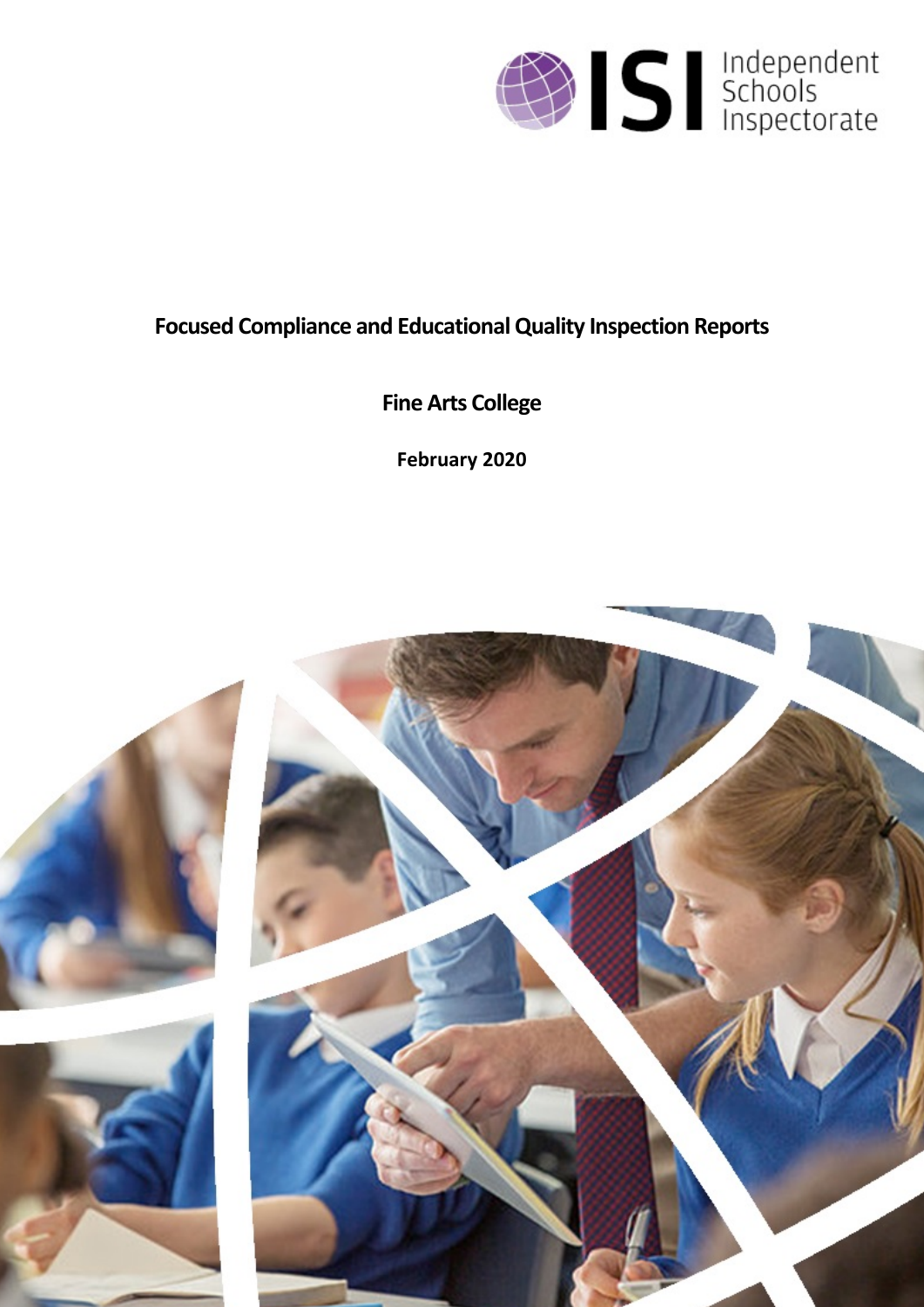## <span id="page-1-0"></span>**Contents**

| <b>Contents</b> |                                                                       | 2  |
|-----------------|-----------------------------------------------------------------------|----|
|                 | <b>School's Details</b>                                               | 3  |
| 1.              | <b>Background Information</b>                                         | 4  |
|                 | <b>About the school</b>                                               | 4  |
|                 | What the school seeks to do                                           | 4  |
|                 | About the pupils                                                      | 4  |
| 2.              | <b>Regulatory Compliance Inspection</b>                               | 5  |
|                 | <b>Preface</b>                                                        | 5  |
|                 | <b>Key findings</b>                                                   | 6  |
|                 | PART 1 - Quality of education provided                                | 6  |
|                 | PART 2 - Spiritual, moral, social and cultural development of pupils. | 6  |
|                 | PART 3 - Welfare, health and safety of pupils                         | 6  |
|                 | PART 4 - Suitability of staff, supply staff, and proprietors          | 6  |
|                 | PART 5 - Premises of and accommodation at schools                     | 7  |
|                 | <b>PART 6 - Provision of information</b>                              | 7  |
|                 | PART 7 - Manner in which complaints are handled                       | 7  |
|                 | PART 8 - Quality of leadership in and management of schools           | 7  |
| З.              | <b>Educational Quality Inspection</b>                                 | 8  |
|                 | Preface                                                               | 8  |
|                 | <b>Key findings</b>                                                   | 9  |
|                 | <b>Recommendations</b>                                                | 9  |
|                 | The quality of the pupils' academic and other achievements            | 9  |
|                 | The quality of the pupils' personal development                       | 12 |
| 4.              | <b>Inspection Evidence</b>                                            | 15 |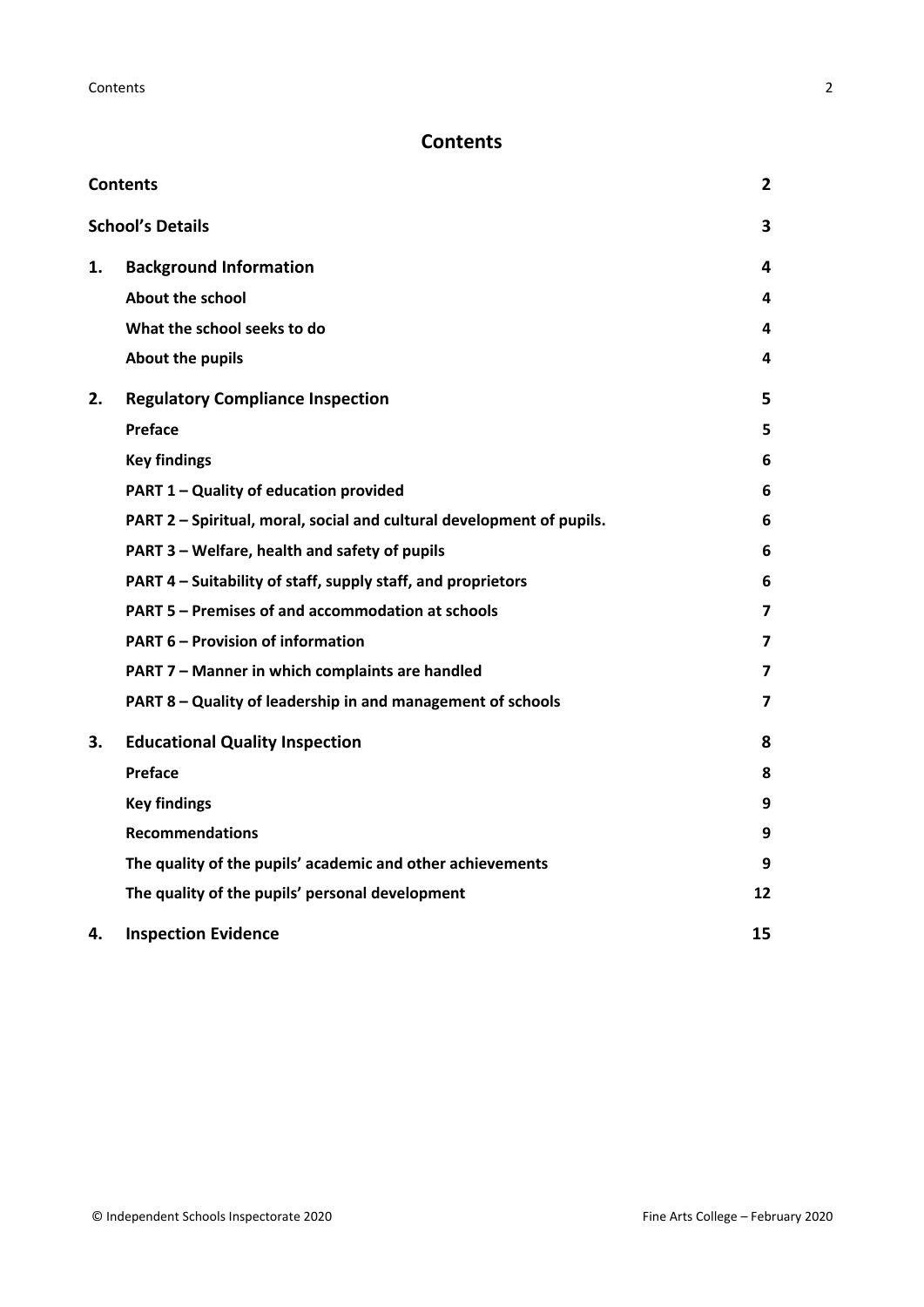| <b>College</b>           | Fine Arts College                                                                             |
|--------------------------|-----------------------------------------------------------------------------------------------|
| <b>DfE</b> number        | 202/6387                                                                                      |
| <b>Address</b>           | Fine Arts College<br><b>Centre Studios</b><br>41-43 Englands Lane<br>London<br><b>NW3 4YD</b> |
| <b>Telephone number</b>  | 0207 586 0312                                                                                 |
| <b>Email address</b>     | mail@hampsteadfinearts.com                                                                    |
| Principal                | Ms Candida Cave                                                                               |
| Proprietor               | <b>Dukes Education</b>                                                                        |
| Age range                | 13 to 19                                                                                      |
| Number of pupils on roll | 210                                                                                           |
|                          | Upper<br>160<br>Lower<br>50<br><b>School</b><br><b>School</b>                                 |
| <b>Inspection dates</b>  | 11 to 13 February 2020                                                                        |

## <span id="page-2-0"></span>**School's Details**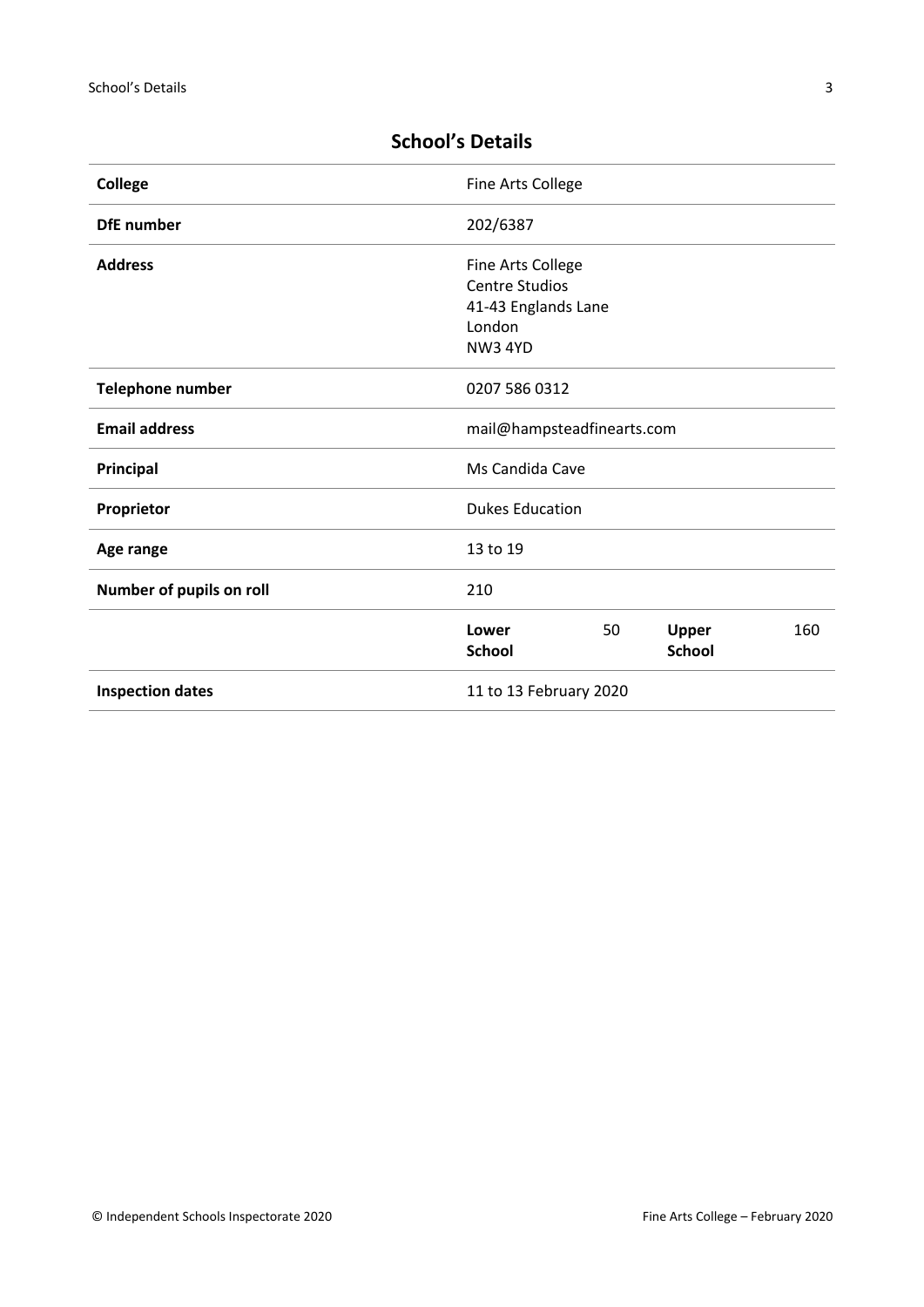## <span id="page-3-0"></span>**1. Background Information**

#### <span id="page-3-1"></span>**About the school**

- 1.1 Fine Arts College is an independent co-educational day school for pupils aged between 13 and 19 years. It is owned and governed by Dukes Education, supported by an advisory committee. The principal has been in post since the college's foundation in 1978 and is assisted by a headteacher.
- 1.2 Since the previous inspection, pupils may now be admitted from age 13. Pupils in Years 9 to 11 moved to the current site, alongside the sixth form, in January 2020.
- 1.3 The college began as a sixth form college for arts and humanities and pupils in Years 10 and 11 were admitted in the 1990s. The school comprises the Lower School, for ages 13 to 16, and the Upper School, for ages 16 to 19. Most pupils enter in Year 12.

#### <span id="page-3-2"></span>**What the school seeks to do**

1.4 The college aims to instil a love of learning in students of all ages and to help them achieve entry into outstanding higher educational establishments, believing that with the right encouragement, students flourish academically and creatively. The college seeks to encourage self-discipline and selfmotivation, as a bridge between school and university.

#### <span id="page-3-3"></span>**About the pupils**

1.5 Pupils come from professional and arts backgrounds, mostly from white British families living within a two-mile radius. Data provided by the college indicate that the ability of pupils is broadly average compared to those taking the same tests nationally. The college has identified 114 pupils as having special educational needs and/or disabilities (SEND), including dyslexia and dyspraxia, social, emotional and mental health needs, and specific learning difficulties. Seven pupils are on the autistic spectrum. The needs of pupils with SEND are met by their classroom teachers and a specialist teacher. Three pupils have an education, health and care (EHC) plan. English is an additional language (EAL) for 47 pupils. There is no specific additional provision for their needs. The college identifies individual talent and offers a curriculum to suit, with free choice and combinations of examination courses.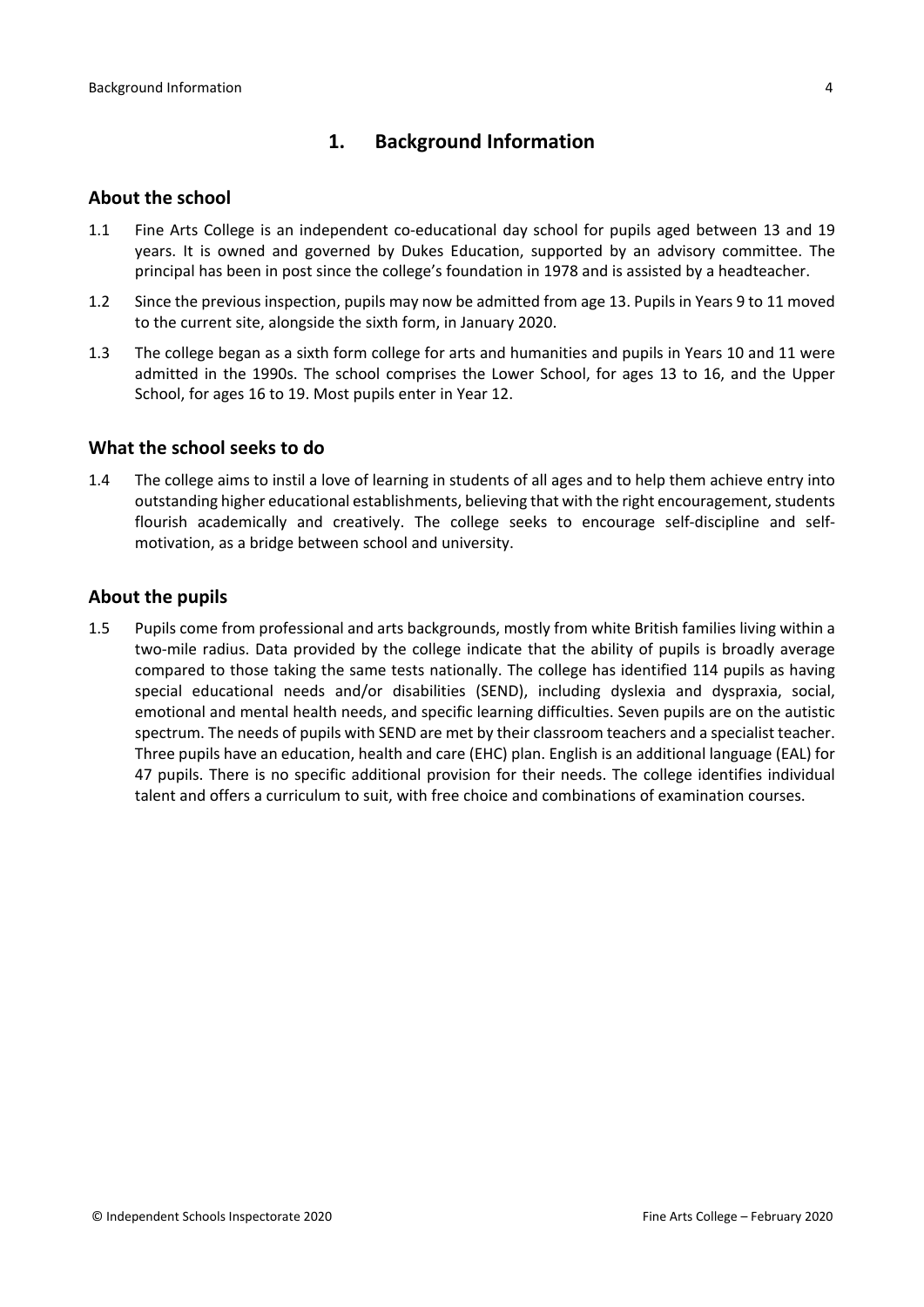## <span id="page-4-0"></span>**2. Regulatory Compliance Inspection**

## <span id="page-4-1"></span>**Preface**

The registration authority for independent schools is the Department for Education (DfE), which directs inspection according to a specified frequency or at any time where the DfE has particular concerns about a school. The Independent Schools Inspectorate (ISI) is the body approved by the Secretary of State for the purpose of inspecting schools which are, or whose heads are, in membership of the associations which form the Independent Schools Council (ISC) and reporting on the extent to which they meet the Independent School Standards ('the standards') in the Schedule to the Education (Independent School Standards) Regulations 2014. Accordingly, inspection records whether the school meets each of these standards, which are arranged in eight Parts, each of which is divided into separate paragraphs. Additionally, the inspection reports on the school's accessibility plan under Schedule 10 of the Equality Act 2010 and the ban on corporal punishment under section 548 of the Education Act 1996. It comments on the progress made by the school in meeting the compliance action points set out in the school's most recent statutory inspection.

All association independent schools will have an inspection within three yearsfrom April 2016, in accordance with the Framework and DfE requirements. The inspection may be of COMPLIANCE ONLY or a combined inspection of EDUCATIONAL QUALITY AND COMPLIANCE depending on a number of factors, including findings from their most recent inspection. Schools judged not to meet the standards may also be subject to a progress monitoring visit before their next routine inspection. The progress monitoring visit will judge whether the school has taken the necessary action to meet any un-met standards identified at their previous inspection.

The inspection was also carried out under the arrangements of the ISC Associations for the maintenance and improvement of the quality of their membership.

**This is a FOCUSED COMPLIANCE INSPECTION which was combined with an inspection of EDUCATIONAL QUALITY, the report of which appears later in this document. The COMPLIANCE inspection reports only on the school's compliance with the standards.** The standards represent minimum requirements and judgements are given either as **met** or as **not met**. All schools are required to meet all the standards applicable to them. Where the minimum requirements are not met, this is clearly indicated in the relevant section of the report and the school is required to take the actions specified. In this focused compliance inspection, key regulations and standards have been inspected in detail. These are the regulations on safeguarding; measures to guard against bullying; arrangements for pupils' health and safety, arrangements to check the suitability of staff; the provision of information to parents; the handling of parents' complaints; and other related aspects of leadership and management. The remaining standards and requirements are deemed to continue to be met unless evidence to the contrary has been found.

Inspections do not include matters that are outside of the regulatory framework described above, such as: an exhaustive health and safety audit; compliance with data protection requirements; an in-depth examination of the structural condition of the school, its services or other physical features; contractual arrangements with parents; an investigation of the financial viability of the school or its accounting procedures.

Inspectors may be aware of individual safeguarding concerns, allegations and complaints as part of the inspection process. Such matters will not usually be referred to specifically in published reports in this document but will have been considered by the team in reaching its judgements.

Links to the full regulations and requirements can be found here: The Education [\(Independent](http://www.legislation.gov.uk/uksi/2014/3283/contents/made) School Standards) [Regulations](http://www.legislation.gov.uk/uksi/2014/3283/contents/made) 2014.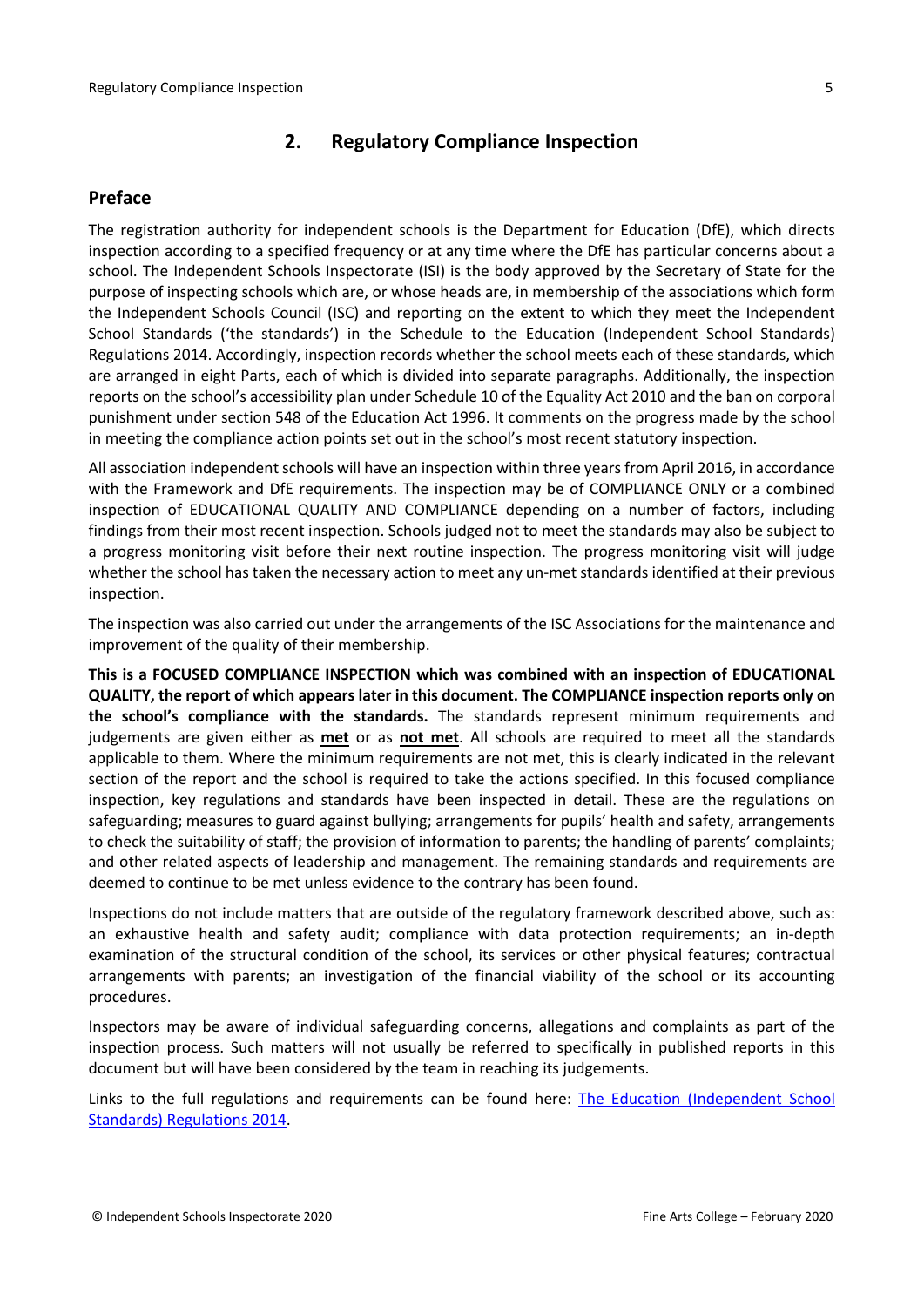## <span id="page-5-0"></span>**Key findings**

**2.1 The school meets the standards in the schedule to the Education (Independent School Standards) Regulations 2014, and associated requirements and no further action is required as a result of this inspection.**

## <span id="page-5-1"></span>**PART 1 – Quality of education provided**

- 2.2 At GCSE in the years 2016 to 2019, performance has been in line with the national average for maintained schools.
- 2.3 In the sixth form, A-level results in the years 2016 to 2019 have been in line with the national average for sixth formers in maintained schools.
- 2.4 The curriculum is documented, supported by appropriate plans and schemes of work for the pupils and covers the required breadth of material. The teaching enables pupils to make good progress, encompasses effective behaviour management and is supported by suitable resources. A suitable framework for the assessment of pupils' performance is in place.
- **2.5 The standards relating to the quality of education [paragraphs 1–4] are met.**

#### <span id="page-5-2"></span>**PART 2 – Spiritual, moral, social and cultural development of pupils.**

- 2.6 Principles and values are actively promoted which facilitate the personal development of pupils as responsible, tolerant, law-abiding citizens.
- **2.7 The standard relating to spiritual, moral, social and cultural development [paragraph 5] is met.**

#### <span id="page-5-3"></span>**PART 3 – Welfare, health and safety of pupils**

- 2.8 Arrangements are made to safeguard and promote the welfare of pupils by meansthat pay due regard to current statutory guidance; good behaviour is promoted; bullying is prevented so far as reasonably practicable; health and safety requirements are met, including those relating to fire safety; provision is made for first aid. Pupils are properly supervised; admission and attendance registers are maintained, as required, and there is a strategic approach to risk assessment. A disability access plan is in place.
- **2.9 The standardsrelating to welfare, health and safety [paragraphs 6–16], the requirement of Schedule 10 of the Equality Act 2010, and the ban on corporal punishment undersection 548 of the Education Act 1996 are met.**

#### <span id="page-5-4"></span>**PART 4 – Suitability of staff, supply staff, and proprietors**

2.10 The school makes appropriate checks to ensure the suitability of staff, supply staff and proprietors, and a register is kept as required.

**The standards relating to the suitability of those in contact with pupils at the school [paragraphs 17–21] are met.**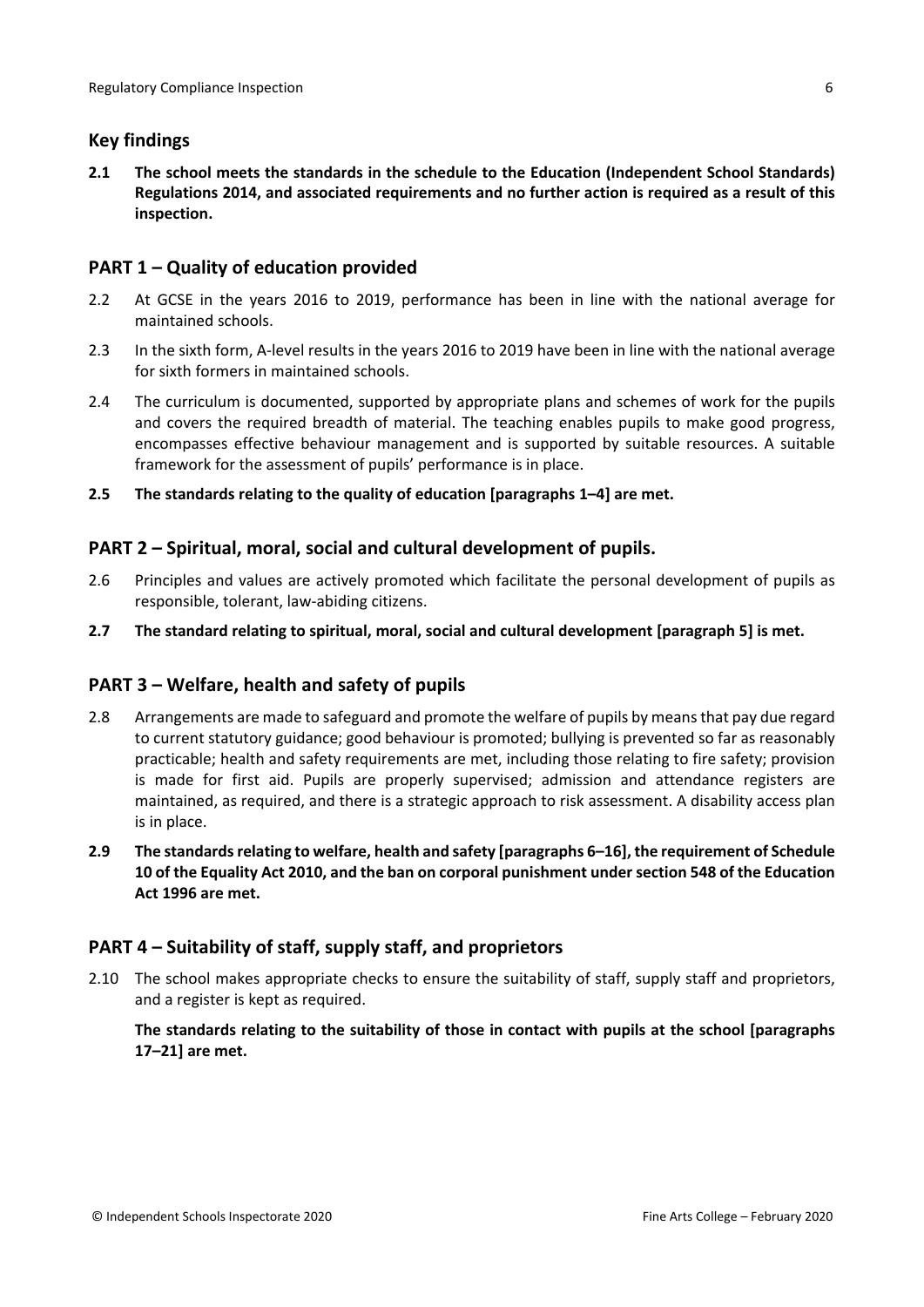## <span id="page-6-0"></span>**PART 5 – Premises of and accommodation at schools**

2.11 Suitable toilet and changing facilities, and showering facilities where required by the standard, and appropriate accommodation for pupils' medical needs are provided. The premises are maintained to a standard commensurate with health and safety; acoustics and lighting are appropriate; water provision is adequate. Suitable outdoor space is provided for physical education and outdoor play.

#### **2.12 The standards relating to the premises and accommodation [paragraphs 22–31] are met.**

#### <span id="page-6-1"></span>**PART 6 – Provision of information**

**2.13** A range of information is variously published, provided or made available to parents, inspectors and the Department for Education. This includes details about the proprietor, the ethos of the school and the curriculum, and of the school's arrangements for admission, behaviour and exclusions, bullying, health and safety, first aid, details of the complaints procedure, and the number of complaints registered under the formal procedure during the preceding school year, and the provision for any with education, health and care plans or English as an additional language. It also includes particulars of the school's academic performance during the preceding school year, inspection reports and (for parents only) a report at least annually of their own child's progress. The safeguarding policy is posted on the school's website.

#### **2.14 The standard relating to the provision of information [paragraph 32] is met.**

#### <span id="page-6-2"></span>**PART 7 – Manner in which complaints are handled**

2.15 Parental complaints, if any, are handled effectively through a three-stage process, (informal, formal and a hearing before a panel of three, one of whom is independent of the school). Each stage has clear time scales, and at the third stage the panel can make findings and recommendations which are communicated to the complainant. Records are kept appropriately, including of any action taken, whether or not a complaint is successful.

#### **2.16 The standard relating to the manner in which complaints are handled [paragraph 33] is met.**

#### <span id="page-6-3"></span>**PART 8 – Quality of leadership in and management of schools**

2.17 The proprietor ensures that the leadership and management demonstrate good skills and knowledge, and fulfil their responsibilities effectively, so that the other standards are consistently met, and they actively promote the well-being of the pupils.

#### **2.18 The standard relating to leadership and management of the school [paragraph 34] is met.**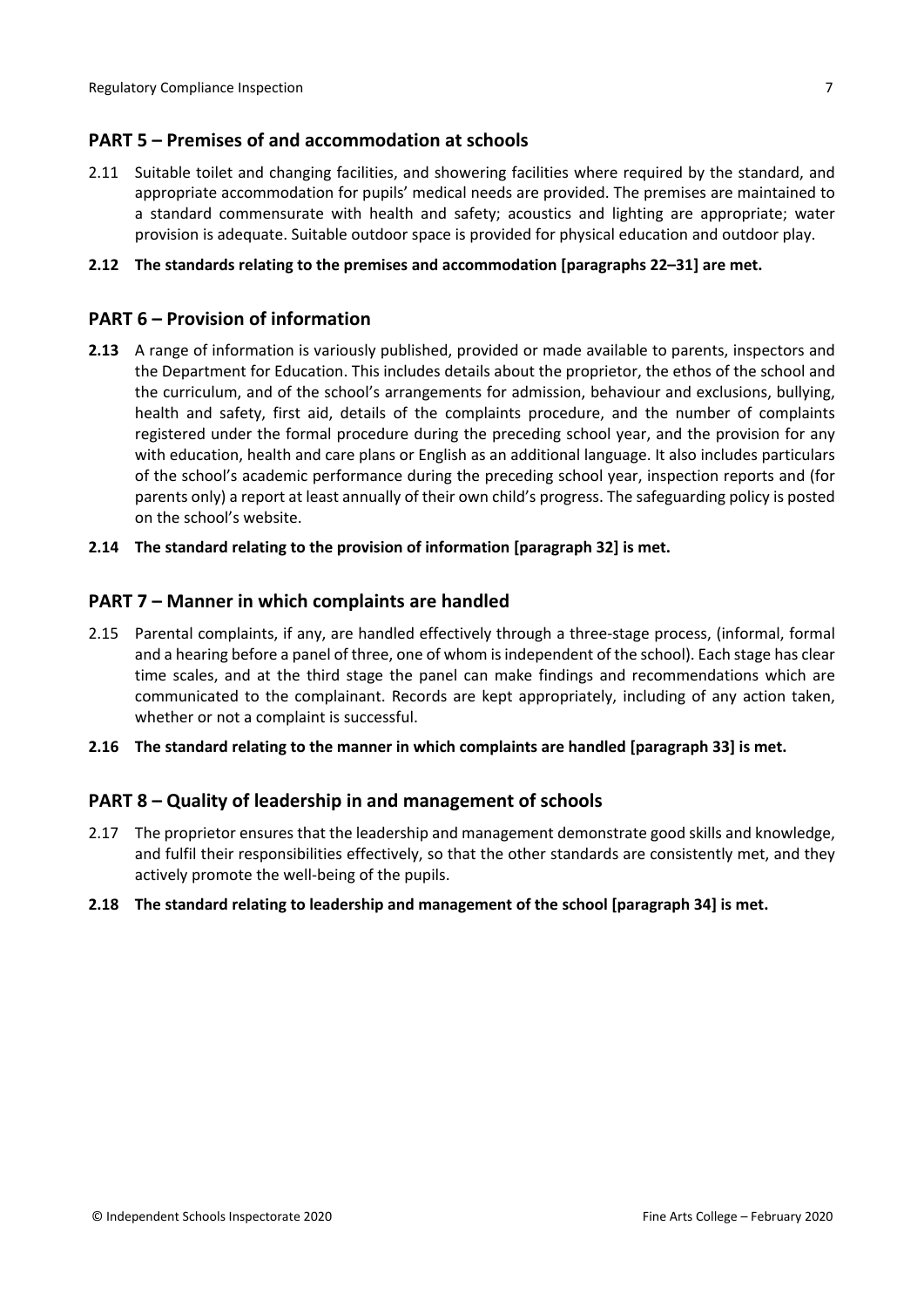## <span id="page-7-0"></span>**3. Educational Quality Inspection**

#### <span id="page-7-1"></span>**Preface**

**The EDUCATIONAL QUALITY inspection reports on the quality of the school's work**. It focuses on the two key outcomes:

- The achievement of the pupils, including their academic development, and
- The personal development of the pupils.

Since the school was last inspected, the framework for inspection has changed. The current inspection framework uses different criteria and arrangements for grading from those used in previous inspection frameworks. The judgements made on this inspection are, therefore, not directly comparable to judgements made on previous inspections.

All independent schools are required to meet the requirements of the Independent School Standards. However, different inspectorates apply different frameworks that are suited to the different types of schools they inspect. The ISI terminology reflects quality judgements that are at least equivalent to those used by the national inspectorate, Ofsted. ISI reports do not provide a single overarching judgement for the school but instead give a clear judgement about key outcomes for pupils and information on the quality of the school's work.

**The headline judgements must include one of the ISI descriptors 'excellent', 'good', 'sound' or 'unsatisfactory'.**

Where necessary, National Curriculum nomenclature is used to refer to year groups in the school.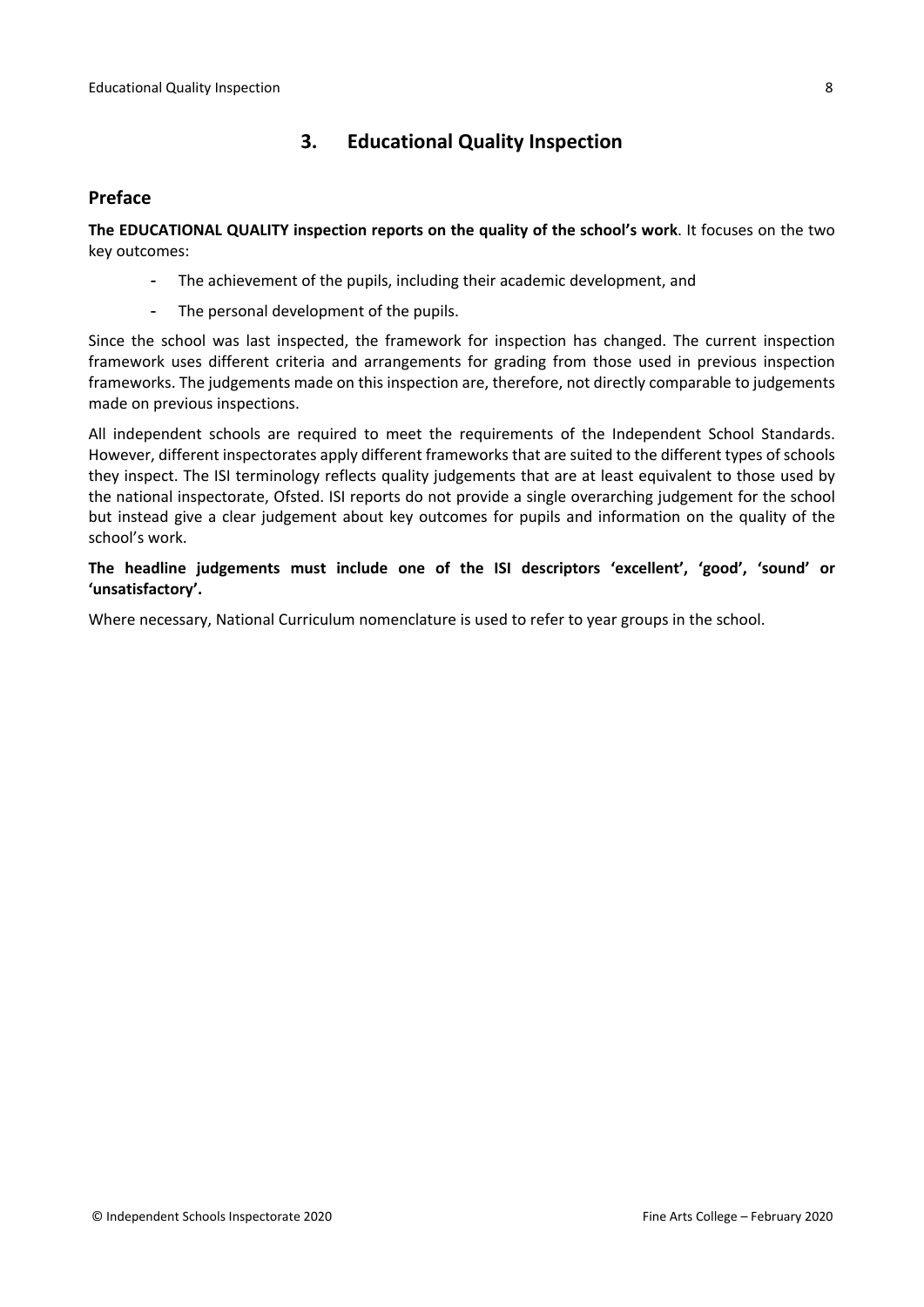## <span id="page-8-0"></span>**Key findings**

- 3.1 The quality of the pupils' academic and other achievements is good.
	- Pupil achieve well, enabling them to proceed to higher education, including to institutions with highly selective entry policies.
	- Pupils' attainment in arts-related subjects is often excellent, as the college ethos is highly conducive to creativity.
	- Pupils are excellent communicators, confident and fluent.
	- Pupils are highly independent, self-motivated learners, who respond with enthusiasm to the excellent teaching and stress on individuality.
	- Pupils, including those with SEND and EAL, make good progress from their various starting points, but the school's systems do not readily identify or address where there is underachievement.
- 3.2 The quality of the pupils' personal development is excellent.
	- Pupils are strongly self-aware and understand the value of the decisions they make for their future.
	- Pupils show high levels of moral responsibility and understanding.
	- Pupils have an excellent understanding and appreciation of diversity.
	- Pupils have high levels of self-esteem and self-confidence, reflecting the college's focus on developing these qualities.
	- Pupils new to the school respond well to the college's more liberal approachesto learning, quickly overcoming any previously negative attitudes to school.

#### <span id="page-8-1"></span>**Recommendations**

- 3.3 The school is advised to make the following improvements:
	- Ensure that all pupils, including those with SEND and EAL, make rapid progress across the school.
	- Develop the skills and accountability of middle leaders further, including the sharing of good practice, and more structured planning to better meet the needs of all SEND and EAL pupils.

#### <span id="page-8-2"></span>**The quality of the pupils' academic and other achievements**

- 3.4 The quality of the pupils' academic and other achievements is good.
- 3.5 Pupils' achievement over time is good, fulfilling the college's aims. Attainment at A level overall is average. Pupils' performance is strong in the arts, for example fine art and other related subjects, such as English and drama. Some individual pupils excel and proceed to institutions with highly selective entry policies, or directly into careers in the media, securing recording contracts or other professional work whilst still at school. The vast majority of pupils successfully gain places at the universities or colleges of their choice, principally in the fields of arts and humanities. This is due to a combination of factors: excellent, highly skilled and specialised teaching, highly motivated attitudes to learning and well-targeted preparation, for example through presentation of portfolios of work.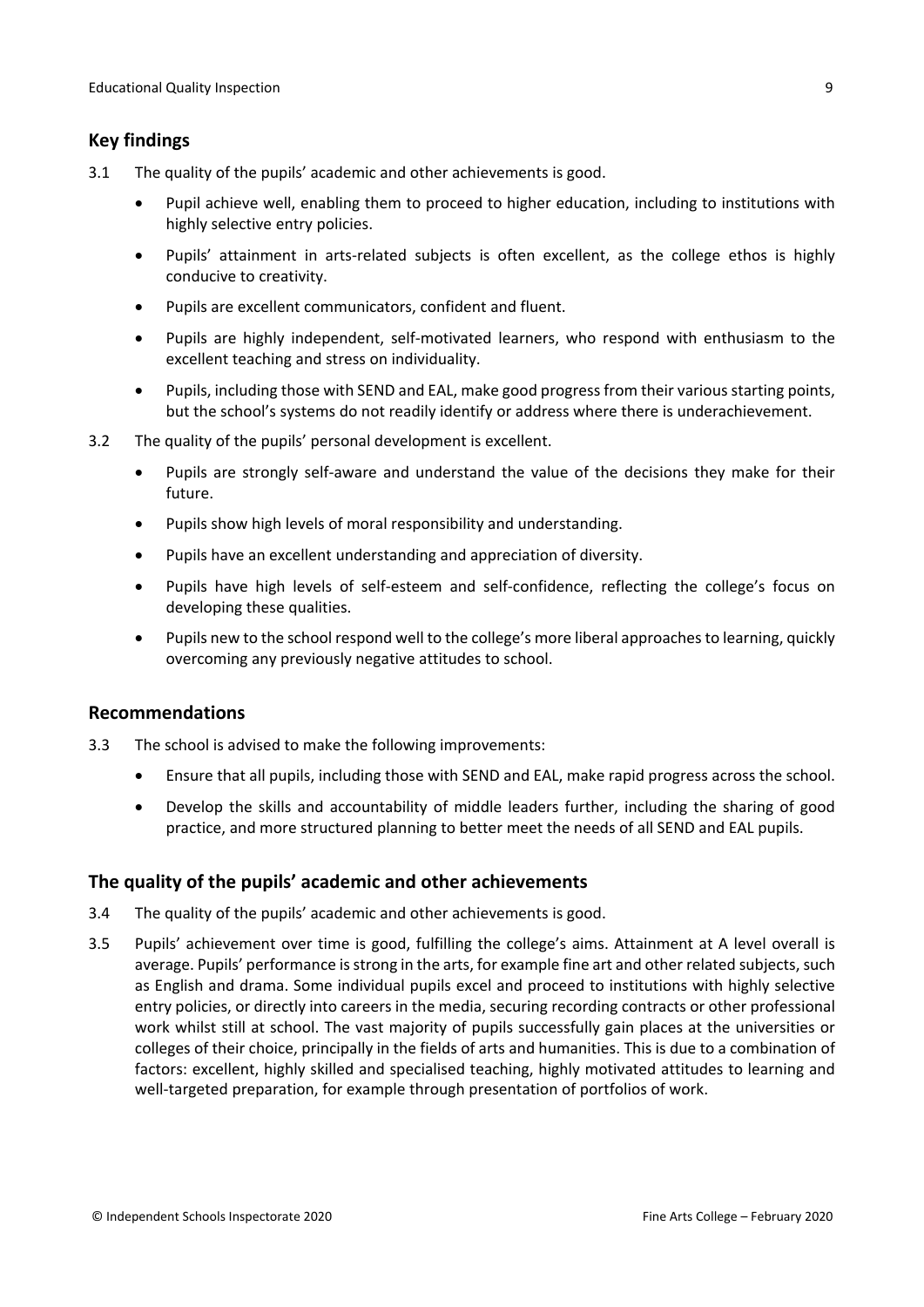- 3.6 Attainment at GCSE is average, with a spread of grades reflecting pupils' abilities on entry. Pupils' ability on entry to the lower school is broadly average, with a number of pupils below average. Many pupils who join the college before sixth form have had a disappointing or negative experience in their previous schools and have to catch up knowledge and skills, at the same time reappraising their attitudes to learning. In their pre-inspection questionnaire responses, and in discussion with inspectors pupils were fulsome in their praise for the liberal ethos in the college, which they say has quietly guided them to more positive attitudes, because they felt they can now 'be themselves' and discover their individual interests and talents.
- 3.7 Hence, although the school's data show that pupils' progress is average across the college, observations of their current progress in lessons and through a scrutiny of their work, shows that they make good, and often rapid progress, notably in arts subjects. Teachers encourage individual talents. In the lower school, pupils catch up on basic skills, such as numeracy, through small classes, individual attention and well-planned lessons. Following new subjects such as photography, allows pupils to explore possible choices for GCSE early, increasing their enjoyment of school. Pupils themselves show great insight when commenting that it is not a lack of teachers' expertise in managing them, but themselves who need to mature, which at times acts a brake on their rate of progress prior to sixth form. However, staff have had little professional development focused on working with this age range, and with the increasing proportion of pupils with SEND, to equip them best to maximise pupils' achievement.
- 3.8 Pupils with SEND and EAL progress largely in line with their peers. Some pupils' progress is excellent: however, there are pockets of underachievement. Fortnightly progress reports helpfully indicate the direction of travel for a pupil, but the tracking of pupils' progress is otherwise in its infancy. Not all work is thoroughly marked, for example. The college does not have readily to hand the information it needs to determine accurately the rates of progress for individual pupils in every subject, so that it can quickly identify any underachievement. Following very recent changes to leadership roles, a college-wide system to address this is being established, to more readily identify where an individual pupil may be underachieving. The school lacks a strategic approach and leadership for the management of SEND. As a result, whilst support and advice are given to staff when requested, provision to meet individual pupil needs appears ad hoc, in many casesreactive, rather than proactive. There is no planned programme to support the needs of the growing number of pupils with EAL.
- 3.9 In the upper school the ethos and environment are highly conductive to creativity. Together with pupils' excellent self-motivation, this ensures that pupils make rapid progress in a good number of subjects. Pupils actively engage in developing knowledge, gaining strong levels of subject understanding. Challenging, engaging and well-paced teaching prompts excellent motivation and response, with mature, yet robust classroom discussion, as seen, for example in a Year 13 English revision lesson on romantic poetry and in discussing the character of Clara in *Wuthering Heights*. A major factor in this is the bonds of trust created through warm and supportive relationships between teachers and pupils. In fine art, progress over time is excellent, as seen in in portfolios, and in work on display.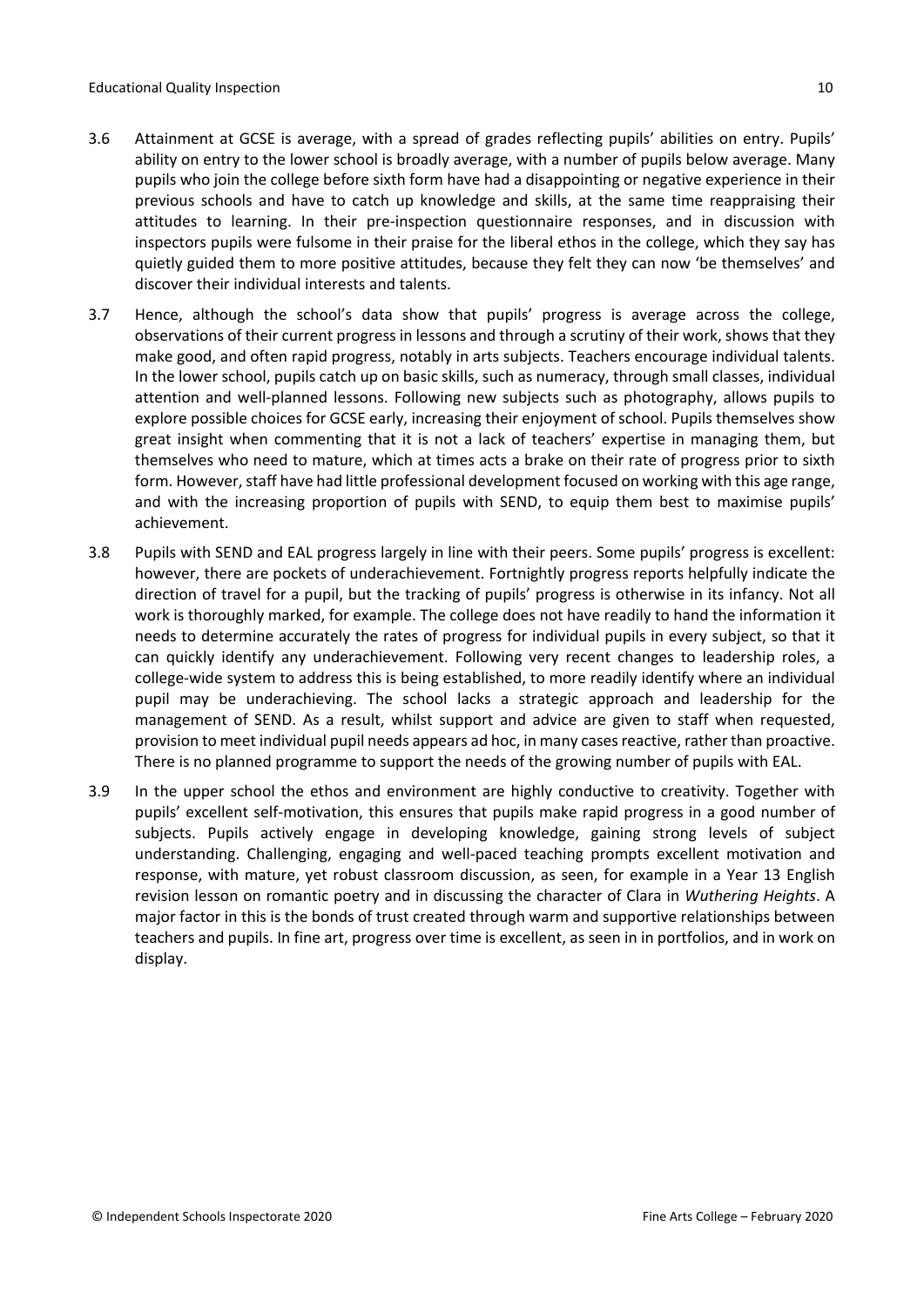- 3.10 Pupils' communication skills are highly developed, especially in speaking and listening, as evidenced in English and drama lessons, and in pupils' well-judged, reflective responses in discussion with inspectors. Pupils are excellent, confident and fluent communicators, with command of a wide range of vocabulary for their age. Schemes of work build well on subject-specific terminology. For example, in drama, pupils engaged enthusiastically when discussing the interpretation of roles and scenes using Max Stafford Clark techniques. Similarly, in a sixth form history lesson, pupils were fluent, conscientious and focused in analysing historical sources, as part of their work on understanding the factors in Hitler's rise to power. Pupils' communication skills develop so rapidly because the college provides extensive opportunities for communication in all lessons, across all years. Pupils are constantly being asked to reflect on their work, are always challenging, questioning, and debating points, expressing these with tolerance. They are empathetic listeners, who articulate their views with ease. Teachers' skilful use of open-ended questions promotes this, as does the college's emphasis on, and support of, individuality.
- 3.11 Pupils' reading and writing skills are good overall, but reflect their learning profile and the variable subject approaches to assessment. Pupils learn to communicate in a range of modern foreign languages(MFL) with good levels of pronunciation and intonation, asseen for example with sixth form pupils discussing in Italian the historic emigration of mafia members to the USA. Teaching is planned well to ensure steady progress in the early stages of language learning and is often taught by native speakers.
- 3.12 Pupils' mathematical skills are sound, and sufficient for them to apply these skills where needed in other contexts. Pupils in the lower school are often filling in gaps from prior education, enabling them to be successful at GCSE. In mixed ability classes, the pace of progress for more able pupils is at times restricted. Pupils applied their knowledge of network analysis diagrams well in a business lesson, and in drawing showed good understanding of proportion. They carefully applied their numeracy skills in pattern-cutting in textiles.
- 3.13 Pupils' information and communication technology (ICT) skills are good. They follow a discrete course in Year 9 to develop these. In discussion pupils say that they acquire sufficient skills for practical purposes as they follow other subjects, such as photography and media, where ICT skills are taught and applied as part of the course. Pupils apply excellent ICT skills in certain subject areas, such as music technology; for example, in A-level composition, when creating and refining a novel approach to a base, using a non-standard group of musical instruments, and in applying sound techniques, including depicting a whale in a composition on the sea. In the recent past A-level pupils have secured professional recording contracts whilst still at school, and been involved in DJ initial sets at Glastonbury Festival. Excellent resources and teaching expertise allow these pupils to flourish. Pupils' strong ICT skills are applied to excellent effect in media, in making films, where pupils actively work together to enhance their skills in composition. Pupils confidently apply their word-processing and research skills when taking notes, promoting their independence in learning, for example researching key definitions when unsure, in psychology. In some other subjects, little use of ICT was evident. Some pupils in Years 10 and 11 suggest they would like discrete ICT lessons, in order to equip them better for the future.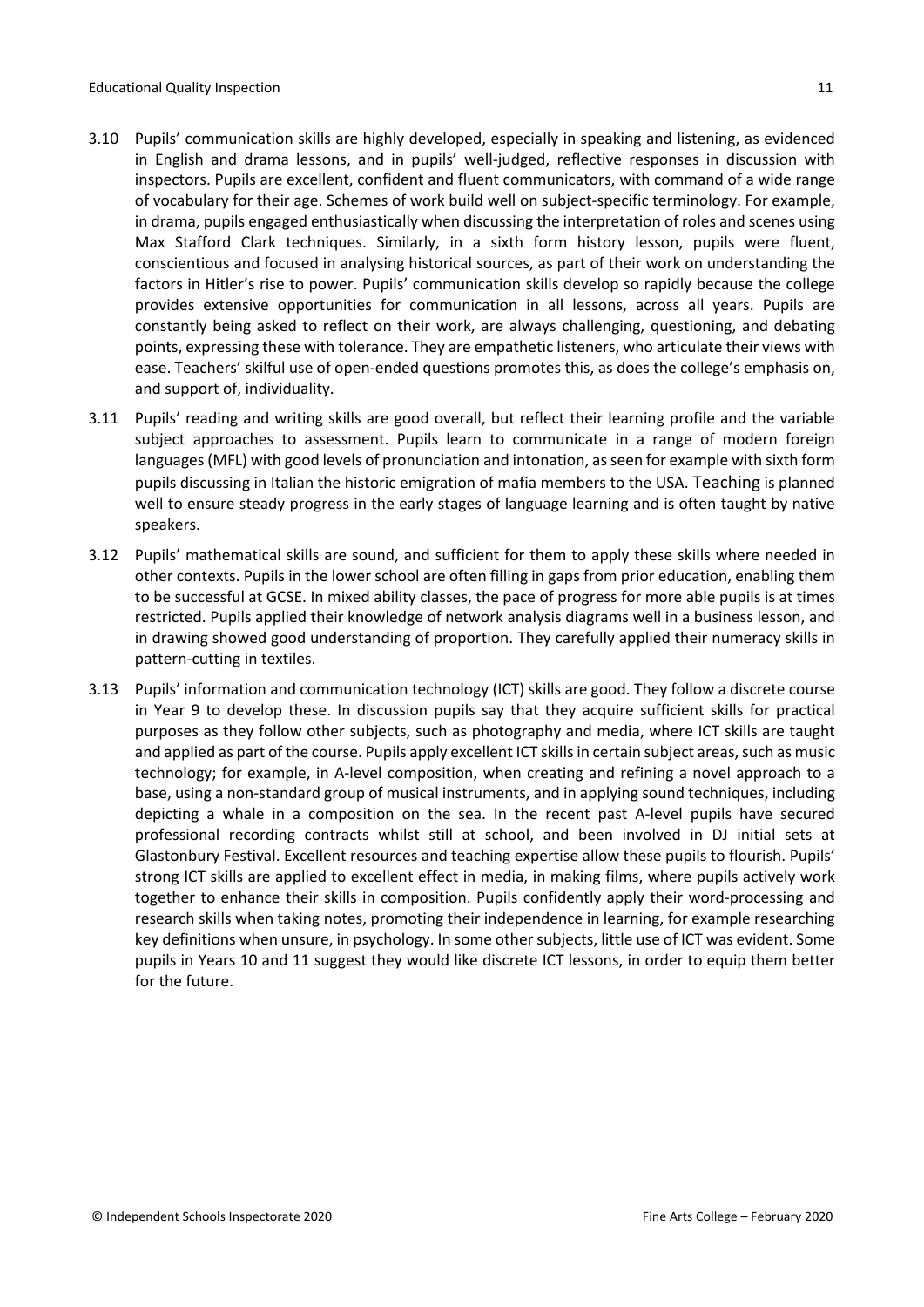- 3.14 Pupils are highly independent learners in a range of subject areas. Study skills within the classroom are excellent: pupils engage in a mature, thoughtful and analytical manner. Higher-level research skills are taught within the curriculum, notably in areas such as film studies, developing pupils' analytical skills. Individual lower school pupils show good concentration and application, such as in self-directed learning in MFL. Pupils show very strong ability to work independently, for example when presented with appropriately challenging tasks, in subjects such as English and history. Pupils freely choose their examination subjects and so are motivated to work hard. In all the arts, the curriculum allows for independence of thought, organisation, and work. Pupils take ownership of learning and time and have high aspirations of success. The college has no library or resource centre, however, and so cannot always fully capitalise on the pupils' evident desire to explore all their subjects further.
- 3.15 Pupils appreciate the emphasis on developing individual potential and respond enthusiastically to this. Some individual pupils have great success out of school. For example, one or two pupils every year have their work accepted for a prestigious national summer junior art exhibition. Other pupils exhibit their creative work in film at a local cinema. Some individually talented pupils have success in music competitions, and demonstrate their skills in performance at bi-annual school concerts. However, opportunities to further skills in performance are few within school, as there are no choirs or ensembles. Similarly, there are few opportunities for team or individual success in sport. Pupils show initiative in organising activities but report that these are not always well attended. A few scholarships are offered for effort and achievement across areas of school life.
- 3.16 Whilst some lower school pupils show variable attitudes to learning, inspectors agree with pupils that any negative attitudes improve rapidly. Given free choice of subjects to reflect their interests and talents, pupils eventually find their way to success and are proud of the school for helping them to do this. Parents' and pupils' questionnaire responses were very positive on all aspects of school life.

#### <span id="page-11-0"></span>**The quality of the pupils' personal development**

- 3.17 The quality of the pupils' personal development is excellent.
- 3.18 Pupils are acutely self-aware, because the college's approach is focused on developing selfempowerment, resilience and self-motivation. Much is done though the example of the leaders and teachers, based on developing a liberal approach towards self-awareness that seeks to develop a keen sense of responsibility for oneself and one's decisions. All pupils express high levels of self-esteem and self-confidence, and many also demonstrate considerable self-discipline. Pupils with many differing needs are looked after well. Staff focus on pupils' individual needs and one-to-one support is provided on an informal basis, as needed. The ethos of the college enables the pupils to be accepted for 'who they truly are', as pupils typically state, enabling them to improve their own learning. Established relationships with staff foster this, as pupils regain and build trust. The college stresses the development of the individual and so leadership tends to be shown informally within the school, instead of in terms of official recognition, such as a prefect system. Nevertheless, some opportunities for developing leadership qualities within areas of interest, in the arts, for example are missed.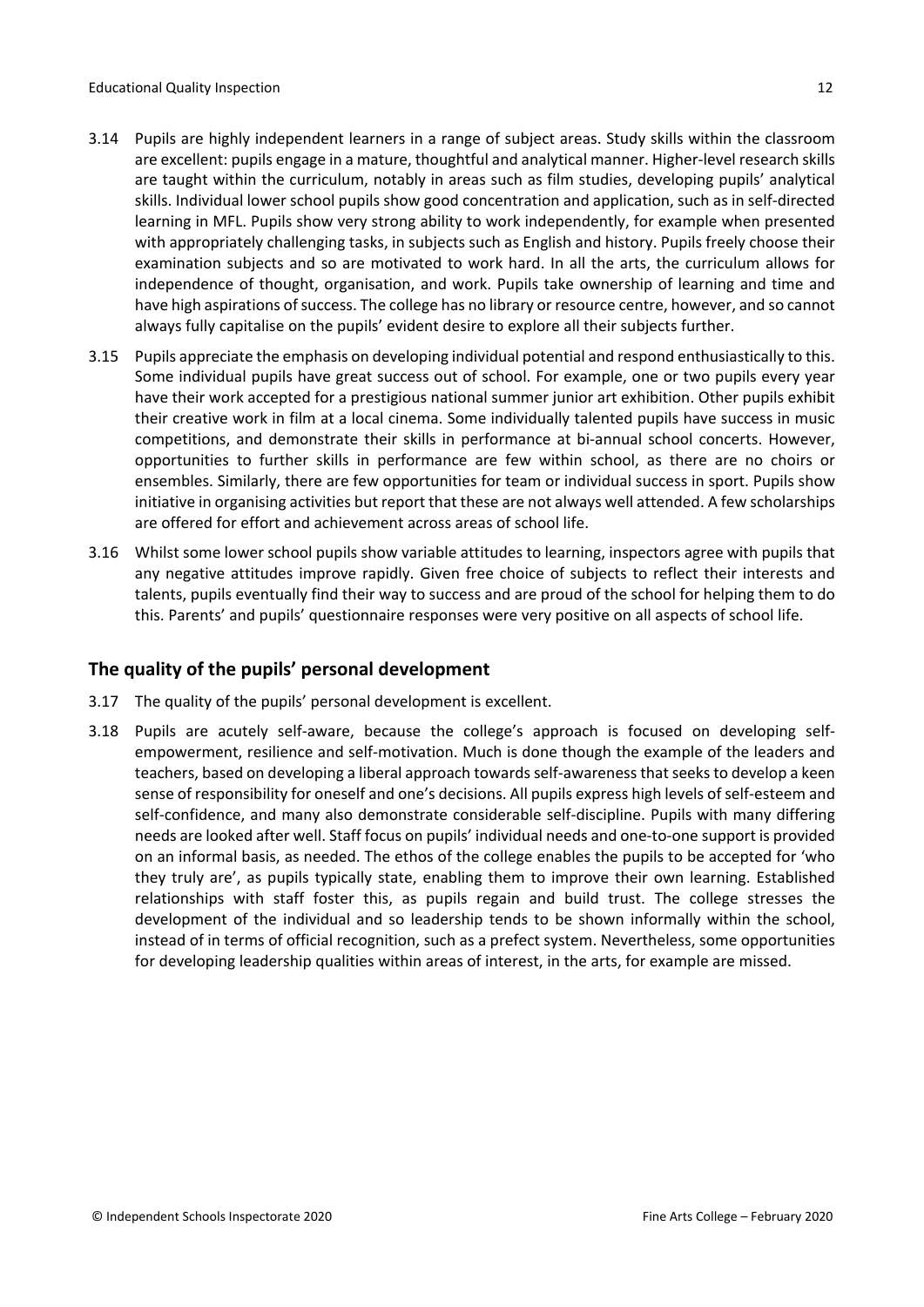- 3.19 Pupils have a profound understanding of the value of the decisions they make for their future and show excellent decision-making skills. On entry, pupils are required to find their own way to making the right decisions, rather than through the application of sanctions. In this way, as younger pupils told inspectors, as they progress, they modify their behaviour and attitudes to school and learning for the better. For example, many cite how and when they came to realise that their future was in their own hands and they stopped trying to rebel. On entry to the lower school pupils tend to show less positive attitudes to learning at the outset, but this improves rapidly, because of an established ethos of taking responsibility for their own actions. Equally, having the major say in which subjects they wish to pursue enhances pupils' motivation for learning. The highly effective personal tutorial system and personal, social and health education (PSHE) classes equip pupils with the knowledge and skills they need to focus on individual decision-making, such as in academic choices and on personal well-being. Senior pupils display excellent behaviour around school. Pupils are polite to each other, to staff and to visitors. Sanctions and behavioural systems are clearly understood, based on prevention and positivity rather than punishment.
- 3.20 Pupils show a good level of spiritual understanding. They are encouraged to represent their own faith positively, but equally to be respectful and to learn about that of others. This has created a community of tolerance, empathy and understanding. Pupils' spiritual awareness is developed equally though exposure to the arts, leading to an appreciation of the different dimensions of life and provoking a thoughtful response to these. Pupils' philosophical perspectives are fostered by the emphasis on the aesthetic within the college. They have a strong awareness of the non-material aspects of life, gained through opportunities for spiritual reflection presented to them within the PSHE curriculum and the enrichment programme, and in follow-up tutorials, for example when discussing Holocaust remembrance. Pupils' highly positive approaches to diversity reflect the many different cultures and beliefs within the school community. The culture of the college is a liberal one, emphasising tolerance and support for individuality, echoed in the highly positive questionnaire responses. Pupils raise awareness of diversity, for example by setting up an Autism Awareness Society and a Feminist Society. Pupils openly discuss their emotional and other needs in front their peers, confident that they will listen empathetically, and that they will be supported, rather than judged. Pupils express the positive impact of this, typically describing the college as a 'safe, loving, open, accepting, and welcoming' place and one 'where it's ok just to be'. This acceptance of diversity underpins the success of pupils with SEND.
- 3.21 All pupils show high levels of moral responsibility and understanding as the college's ethos enables them to distinguish between right and wrong. In discussion pupils are very clear that mutual respect lies behind their wish to be part of the school community and that this has often changed their attitude and beliefs towards adults and how best for a community to operate, on consensus, without the need for rules. They understand the rationale why, if they do not accept and work with the school, they may be asked to leave, and could offer telling examples of how they reached the right decisions and are now flourishing. In a lower school PSHE lesson Year 9 pupils showed maturity in weighing up the legal and moral issues around informed consent, showing a developing understanding of the grey areas between the two. Lower school pupils see real court cases at the Old Bailey, which provokes much thoughtful discussion. Teachers are skilled at drawing out responses that encourage reflection and awareness of others, for example in PSHE lessons. Through the enrichment programme pupils have learnt to think about their own moral decisions in terms also of the impact on outcomes for others, such as the impact of their litter on the locality. Pupils are proud to represent their school, and are keen to show the school in a very good light.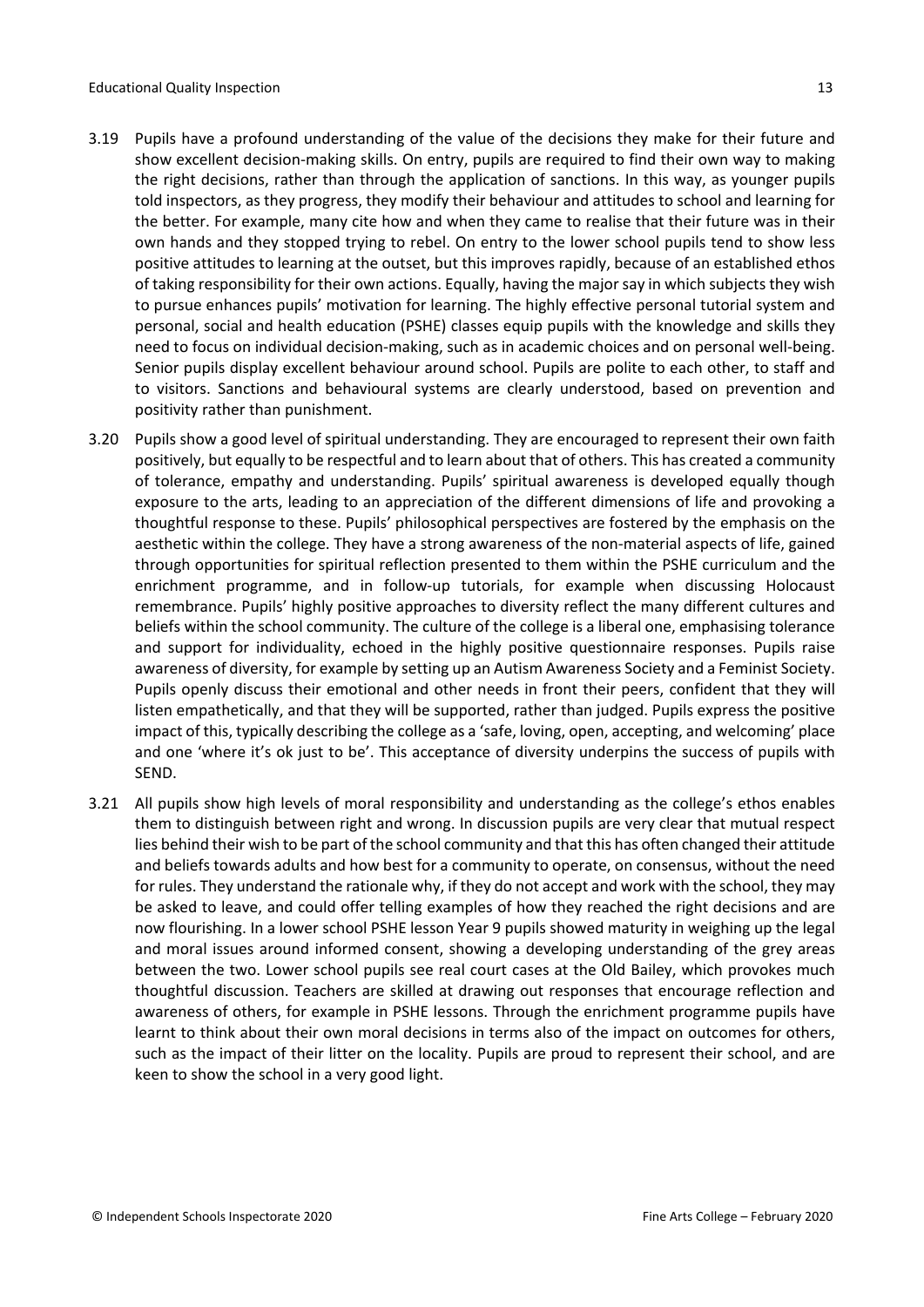- 3.22 Pupils' social understanding is good. They work collaboratively, when required, to further the knowledge of their peers. Pupils show good awareness of the needs of others less fortunate than themselves, and take positive action through organising charitable initiatives, such as recently raising funds for a local hospice and a food bank. Lower school pupils took the food there directly, themselves. The school council is active and pupils share ideas openly, but input to the school community, for example with older pupils guiding younger ones, is as yet minimal, given that the move to one site is very recent. There are no common room spaces where pupils can socialise, beyond a small foyer, used by the sixth form.
- 3.23 Pupils are aware of how to lead a healthy lifestyle and recognise the difficulties, especially in a modern urban environment. One or two parents in questionnaires wondered whether the school was doing enough to prepare pupils, for example in their understanding of the dangers of illicit substances. The school addresses such issues firmly and gives pupils good guidance. Pupils credit enrichment talks in the sixth form for increasing their awareness and understanding around key contemporary issues such as sex education, mental health and illicit drugs. Pupils explain that as they mature they are increasingly better able to take the right decisions for their own health. They cite the impact of talks from former addicts, for example, on increasing their understanding of the consequences of making poor choices. Healthy lifestyle initiatives are limited by the lack of dining arrangements, a shortage of common room space and by the limited range of opportunities for exercise in school.
- 3.24 The proprietors and governors are very active and effective in monitoring and evaluating the work of the college. They have begun to draw on existing resources and expertise within the group of schools to assist the college's further development. They have supported the transfer of the younger pupils to the main site, and are conscious of attendant issues, such as the constraints on space.